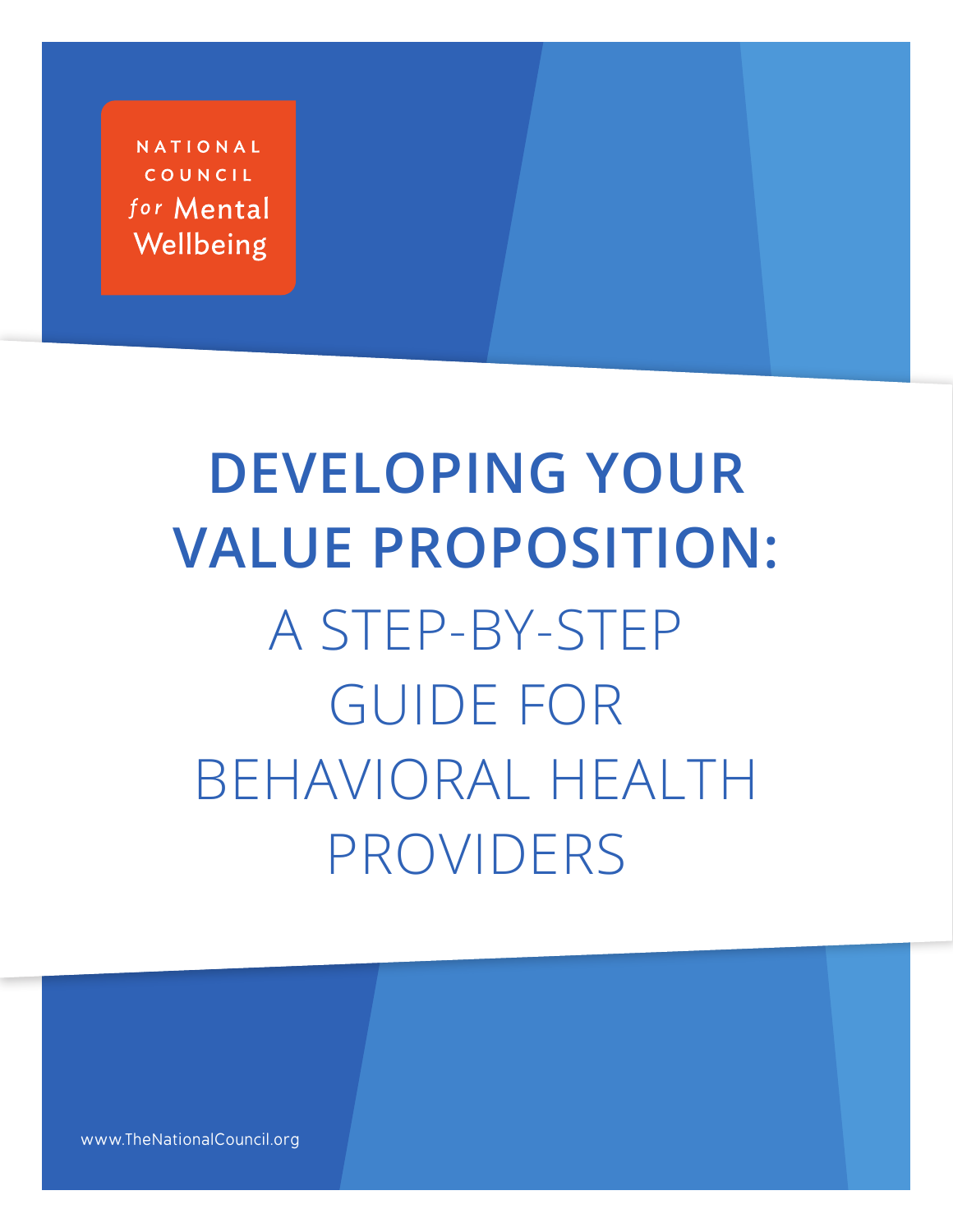This publication was supported by Funding Opportunity Number CMS-1L1-15-003 from the U.S. Department of Health and Human Services (HHS), Centers for Medicare and Medicaid Services under which the National Council for Mental Well-being operates the [Care Transitions Network](https://www.thenationalcouncil.org/care-transitions-network-people-serious-mental-illness/). The Care Transitions Network is a partnership between the National Council for Mental Wellbeing, Montefiore Medical Center, Northwell Health, the New York State Office of Mental Health and Netsmart Technologies. The contents are solely the responsibility of the authors and do not necessarily represent the official views of HHS or any of its agencies.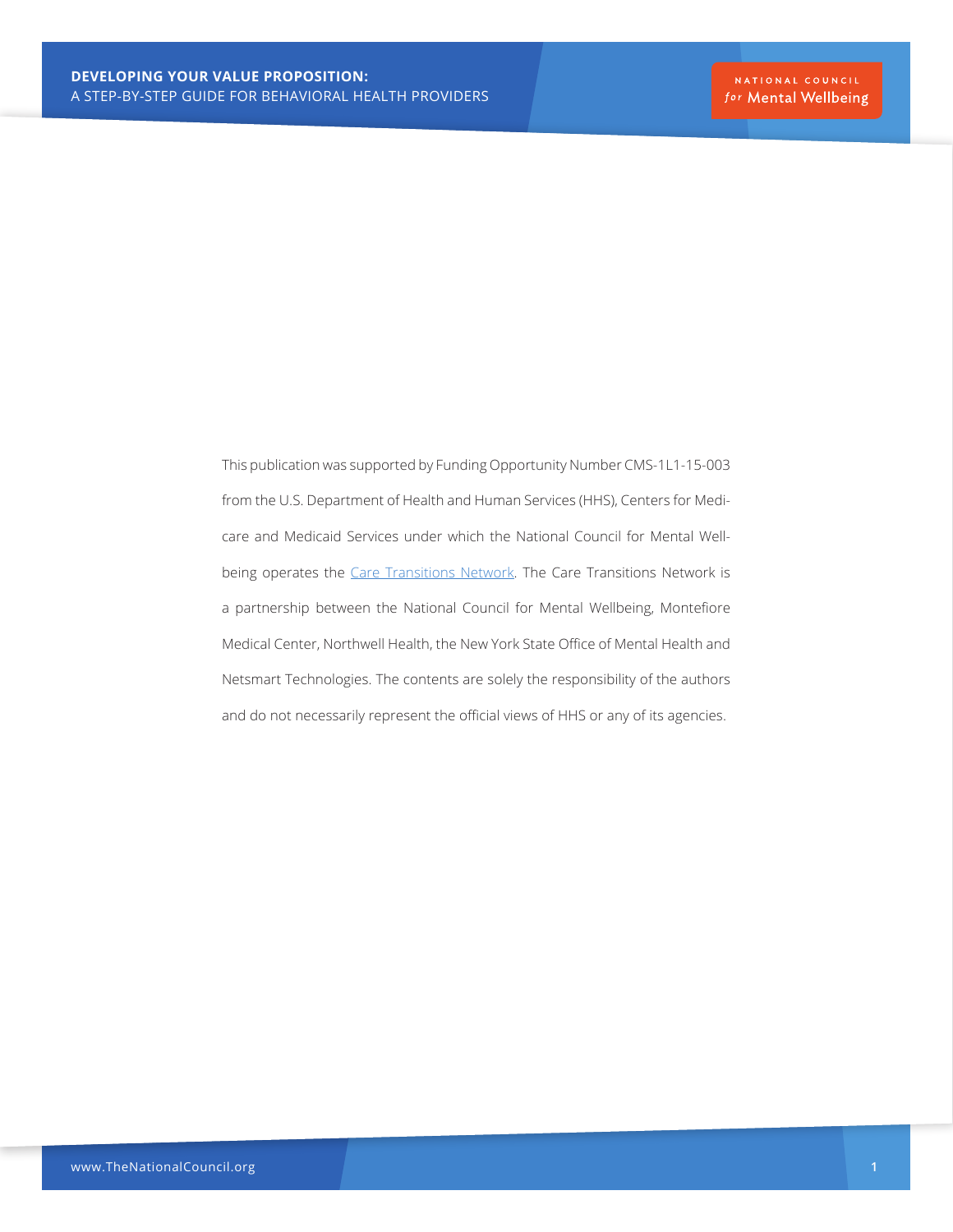Can you articulate the value your organization brings to payers or potential partners? Having a clear understanding and articulation of the value that you bring as a behavioral health provider is essential to positioning your organization for value-based payment arrangements. This tip sheet was developed to help guide you through the process, from understanding what a value proposition entails to using it in the real world.

#### **STEP 1 UNDERSTAND WHAT IS MEANT BY "VALUE PROPOSITION"**

In the simplest terms, a value proposition is a positioning statement that explains what benefits your organization provides, for whom they are provided and why your organization is uniquely positioned to provide them. Your value proposition should offer some key pieces of information to payers or potential partners about how your organization provides a solution to a need in your community, define your targeted clients and explain the benefits of partnering or contracting with your organization. In other words, your value proposition builds the case that you are better positioned to meet the community's need than your competitors. Sharing your key accomplishments and using compelling data will demonstrate the impact and cost-effectiveness of your services.

#### **STEP 2 CONDUCT A STAKEHOLDER ANALYSIS TO UNDERSTAND WHO YOUR VALUE PROPOSITION IS FOR**

Conducting a stakeholder analysis helps you identify who you need to influence with your value proposition so you can tailor it appropriately. Start by brainstorming who your stakeholders are. Think about the people, groups of people and agencies who are affected by your work, have influence or power over it or have a vested interest in the success of your services.

Some questions you may want to consider about potential stakeholders for behavioral health providers include:

- **POLICYMAKERS:** How do your services help improve the health and well-being of the community members represented by policymakers and how do they reflect their legislative priorities?
- **STATE AND COUNTY ADMINISTRATORS:** How do your services help the state or county reach its intended goals and obligations to the Centers for Medicare and Medicaid Services (CMS), the state legislature and the public.
- **MANAGED CARE ORGANIZATION (MCO) OR HEALTH PLAN CONTRACT STAFF: How do your services help the health** plan reach its obligations to the state and its organizational goals? To what measures does the state hold providers accountable? For what are they held accountable? What are the state's expectations of providers?
- **ACCOUNTABLE CARE ORGANIZATIONS (ACOS):** How do your services augment those of other providers within the ACO and help the ACO meet its contractual obligations or value-based payment goals?
- **OTHER CURRENT OR POTENTIAL PARTNERS:** How do your services align or supplement those of large health systems or community-based organizations? For example, potential primary care partners may be held accountable for reducing hospitalization and improving health outcomes for patients with chronic disease. Your value proposition may be focused on the role behavioral health can play in co-management of chronic disease among shared patients.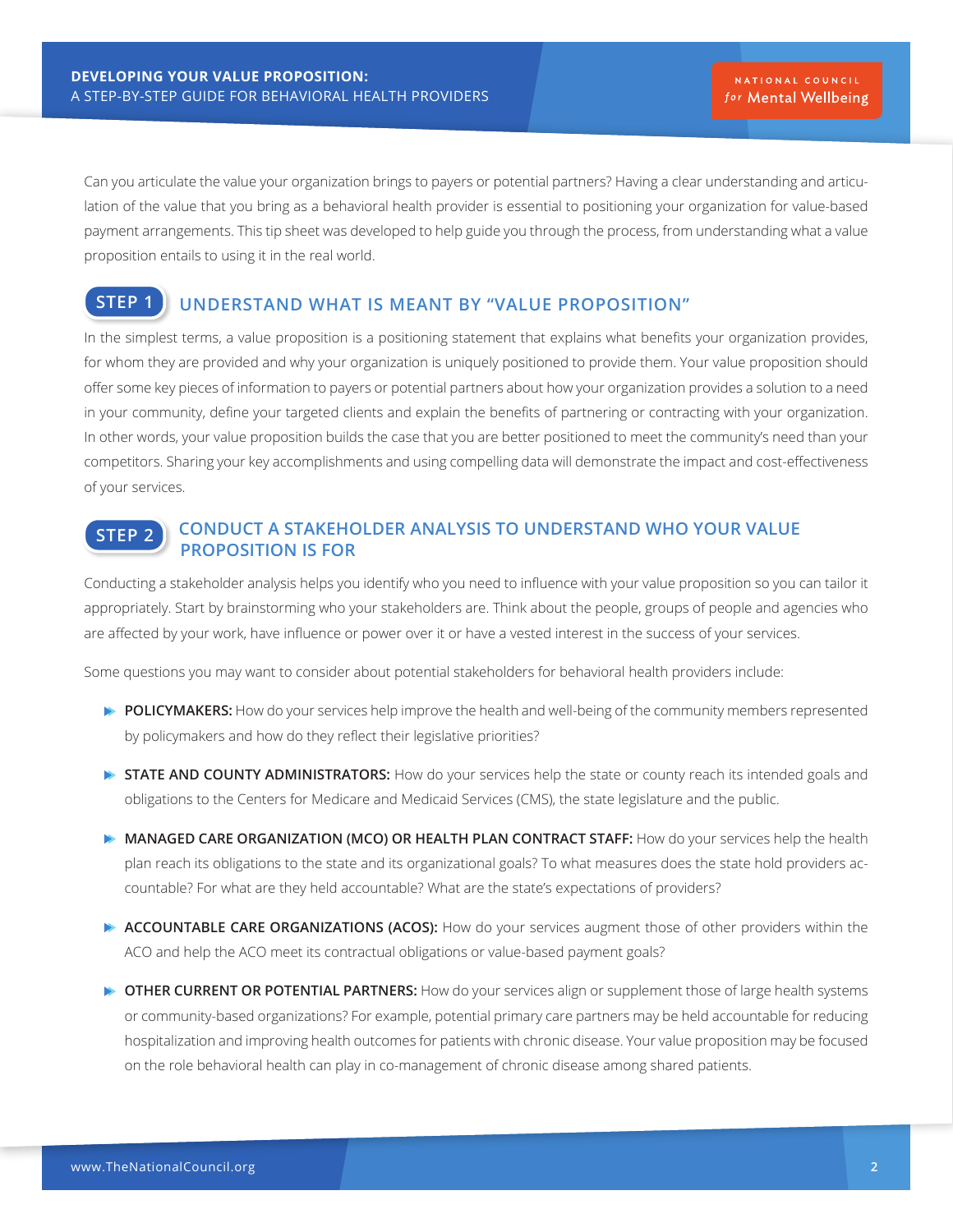Once you have determined this list, you can establish priorities. For behavioral health providers, payers will be near or at the top of the list. Consider your patient payer breakdown, for example, what percentage of your patients are covered by Medicaid, Medicare and private insurance? If you are in a managed care environment, the patient population breakdown of MCO attribution is relevant to establishing priorities. Also, assess what decisions are made at the Medicaid agency level in your state, in contrast to those made at the MCO level. For example, where are decisions made on who will participate in a pilot program that uses a value-based program methodology – the state or the MCO?

Finally, assess what your key stakeholders care most about. Consider what they want to accomplish, their agency goals and pain points and how can you help them. To get a better understanding of this, you can review contract solicitations, news articles, press releases and payer websites. In the case of public payers, there may be public meetings such as advisory groups or government hearings where this information is shared. If you already have a contractual relationship with an agency, you should also review the terms of your contract and ask about priorities with your provider liaison or other key contacts at the agency.

#### **STEP 3 IDENTIFY AND COLLECT DATA YOU NEED TO BUILD YOUR VALUE PROPOSITION**

Taking what you learned from the stakeholder analysis, begin compiling the data that will be most compelling to your audience. What data will demonstrate positive outcomes, the impact and at what cost? Is there additional data you need to augment that which you currently collect? You also may want to benchmark or validate your performance and determine how it compares to state or nationwide data. Consider pulling and running a comparison from state databases, such as New York State's Psychiatric Services and Clinical Knowledge Enhancement System for Medicaid (PSYCKES) program or your state's Medicaid or All Payers Claims Database (where available), reports or the National Committee for Quality Assurance (NCQA).

Useful data or metrics include:

- Reductions in emergency department utilization, hospitalization and/or hospital readmission.
- Access data (e.g., how quickly patients get seen from time of referral).
- Physical and behavioral health outcomes (e.g., reduction in depression symptoms as demonstrated through PHQ 2/9, b. reduction in hemoglobin A1C, reduction in hypertension, reduction in alcohol and other drug use).
- Patient satisfaction.
- Patient engagement.

### **STEP 4 CRAFT YOUR ACTUAL VALUE PROPOSITION**

Once you have completed the first three steps, you are ready to start crafting your actual value proposition. Develop both a short "elevator speech" and a written value proposition document that highlight the services you offer, whom they benefit and your unique advantages in providing them. Incorporate the data you collected in Step 3 and weave in anecdotes or personal stories from patients who have experienced positive outcomes. You may also include the price or cost you offer for the service and provide details to illustrate that you deliver services efficiently. A simple outline for this would answer: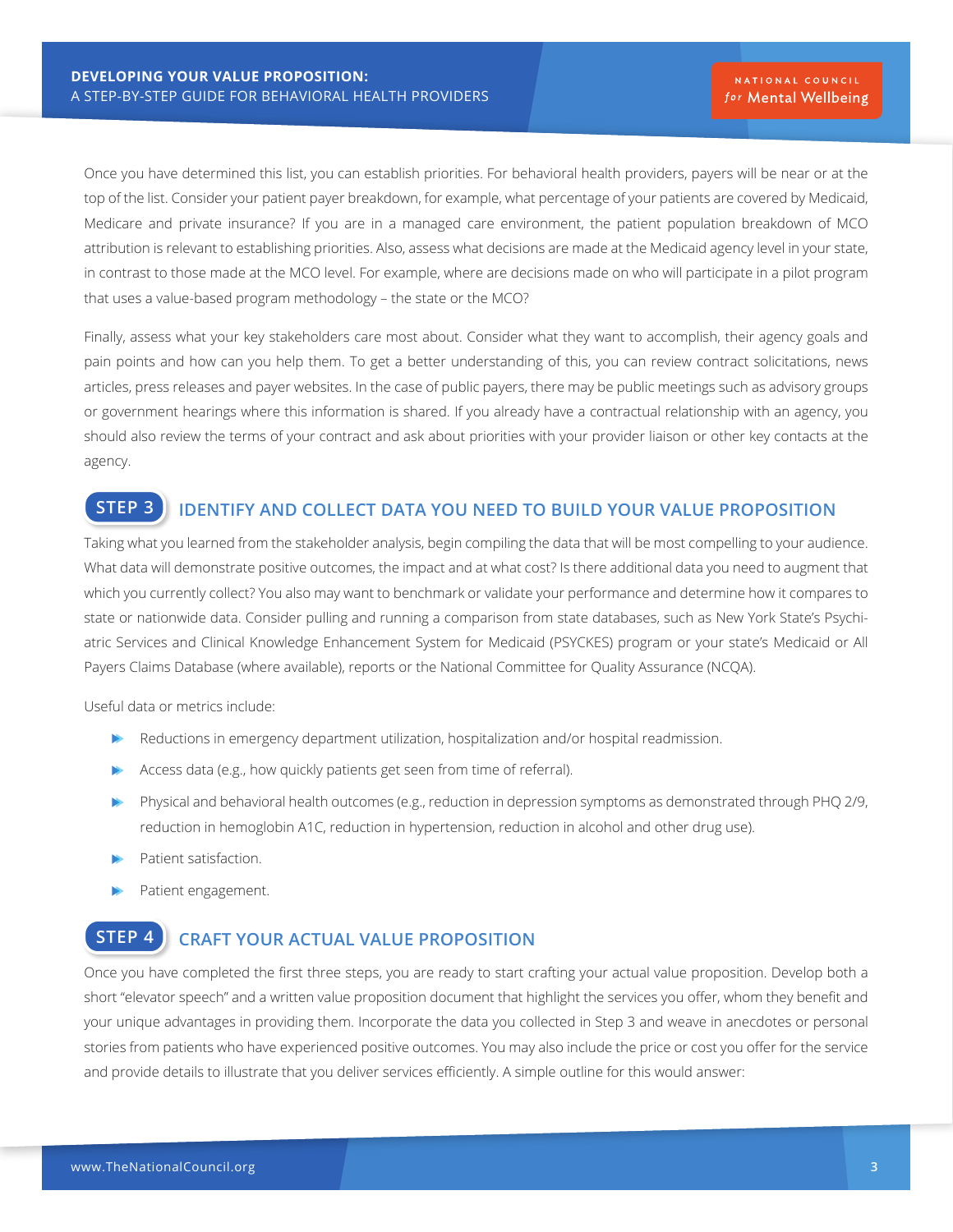- WHAT community need do you address?
- WHOM do you serve?
- HOW do you meet the community's needs?
- WHY are you better than your competitors?

#### **SAMPLE VALUE PROPOSITION**

The Center for Behavioral Health (CBH) has provided evidence-based mental health and addiction services since 1978. With clients ranging in age from 1 to 91, we provide a continuum of recovery-oriented services that help ensure that adults experiencing a serious mental illness or substance use disorder and children with serious emotional disturbances can lead healthier, more productive lives.

At CBH, licensed clinicians provide an array of services, including psychiatric care and medication management; individual, family and group counseling services; nurse care management and care coordination services; wellness services focused on whole-person care; and peer support.

We are unique because of our strong organizational philosophy of being patient-focused, outcomes oriented and cost effective. We use validated screening tools and track key performance indicators. The impact of our services is clear. Last year:

- ▶ 90 percent of clients referred to CBH were seen within one week.
- ▶ 70 percent of CBH clients reported that they were satisfied or highly satisfied with our services.
- Working in partnership with our local hospital, CBH helped reduce unnecessary emergency department utilization among clients by 25 percent.
- **82 percent of revenues went directly to patient care.**

"Cynthia" is one of many clients whose lives have been changed by CBH. According to Cynthia, "About two years ago, I was having severe mood swings and gaining a significant amount of weight. I did not want to get out of bed and missed so many days of work that I lost my job. Fortunately, a friend referred me to CBH and I learned I had bipolar disorder. I met with a psychiatrist as well as a social worker. I also enrolled in a healthy eating group and learned how to make more nutritious meals on a budget. I feel like CBH turned my life around. For the first time in a long time, I have hope for a better future."

With your support, CBH can reach more clients like Cynthia.

You may also want to refer to the [Value Proposition Tool](https://www.chcs.org/media/Value-Proposition-Tool-Fillable-Form_080918.pdf), created by the Center for Health Care Strategies, when writing your value proposition.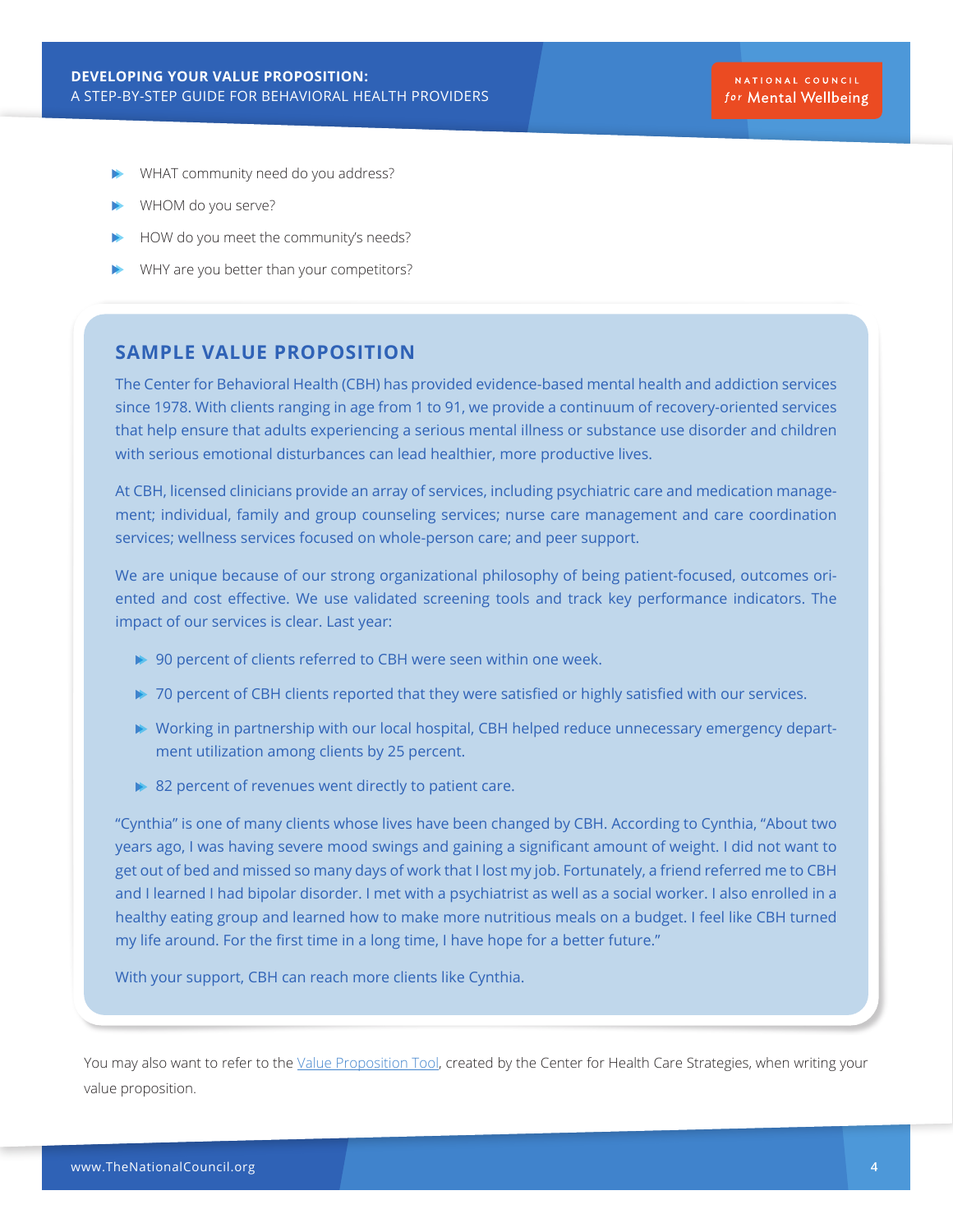## **STEP 5 DEVELOP YOUR COMMUNICATIONS STRATEGY FOR YOUR VALUE PROPOSITION**

Now that you have crafted an initial value proposition, the next step is to develop your communications strategy. A value proposition can be adapted for use in different modalities such as fact sheets, newsletters, brochures or other collateral materials. It can be incorporated into formal presentations for stakeholders or shared in one-on-one conversations with them. Your value proposition should also be used in any applications or proposals you submit to payers or potential partners. A solid value proposition is also essential for leverage during contract negotiations.

#### **TIPS FOR SUCCESSFUL CONTRACT NEGOTIATION MEETINGS**

- $\triangleright$  Know when your contracts can be renewed or renegotiated so you use appropriate timing.
- $\blacktriangleright$  Enter the meeting with a good understanding of what is important to the payer per your stakeholder analysis.
- Look for the win-win: What kind of arrangement would benefit your organization and patients while meeting both your financial needs and those of the payer?
- Have the right people in the room: Bring people who can evaluate different scenarios and make decisions on behalf of your organization.
- Come ready to share your value proposition and all relevant data.
- $\blacktriangleright$  Remember that organizations are run by people and that meetings are about building a personal relationship.
- Know your costs. This will be important for you to assess the feasibility of accepting proposed rates and/or different kinds of potential value-based payment arrangements.

# **STEP 6 ENHANCE YOUR VALUE PROPOSITION THROUGH PARTNERSHIPS AS NEEDED**

Increasingly, behavioral health providers are finding it beneficial to partner with each other, primary care providers or other kinds of health care providers or human services agencies. Partnerships can enhance your value proposition by expanding your scope of services, reaching a larger patient population or bringing in additional capacity and core competencies. Consider if and why you may need to partner. What gaps or deficits could a partner help you fill, and what do you bring to the table that adds value for them? Another way to look at this is: What additional value is created by partnering that would not exist if you and your partner worked independently?

For example, perhaps you are concerned about patients with comorbid conditions such as diabetes and depression, but you are not able to monitor hemoglobin A1C effectively. Conversely, there may be a primary care provider who does not feel well prepared to address depression. By working together, you may be positioned to improve health outcomes and keep patients with comorbid conditions from seeking care in more costly settings such as urgent care, the emergency room or hospital.